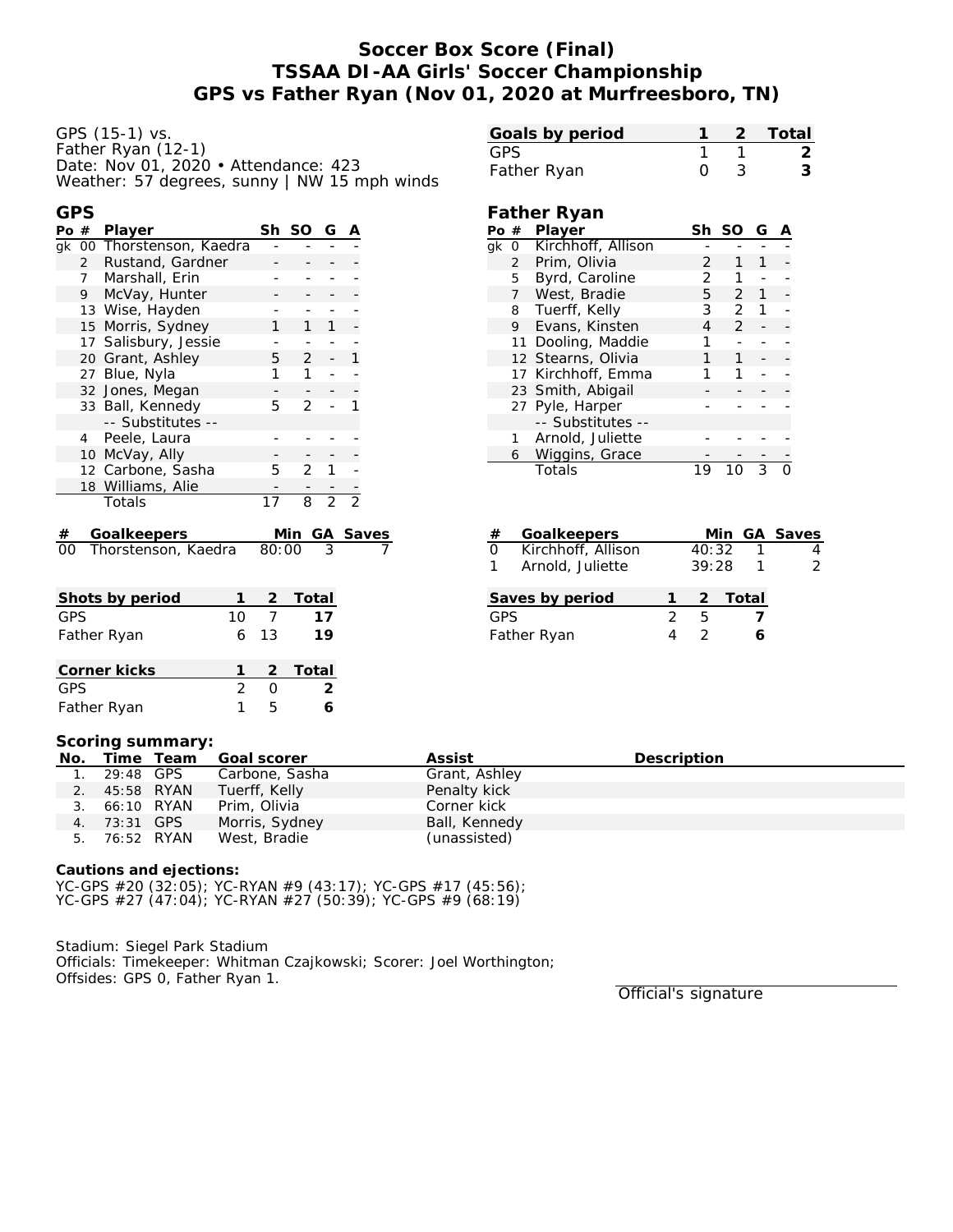### **Play-by-Play Summary (1st period) GPS vs Father Ryan (Nov 01, 2020 at Murfreesboro, TN)**

**GPS Starters:**

- 13 Wise, Hayden
- 27 Blue, Nyla
- 20 Grant, Ashley
- 7 Marshall, Erin
- 9 McVay, Hunter
- 15 Morris, Sydney
- 17 Salisbury, Jessie
- 2 Rustand, Gardner
- 33 Ball, Kennedy
- 32 Jones, Megan
- GK 00 Thorstenson, Kaedra

**Father Ryan Starters:**

- GK 0 Kirchhoff, Allison
	- 2 Prim, Olivia
	- 5 Byrd, Caroline
	- 7 West, Bradie
	- 8 Tuerff, Kelly
	- 9 Evans, Kinsten
	- 11 Dooling, Maddie
	- 12 Stearns, Olivia
	- 17 Kirchhoff, Emma
	- 23 Smith, Abigail
		- 27 Pyle, Harper

- 00:00 Thorstenson, Kaedra at goalie for GPS.
- 00:00 Kirchhoff, Allison at goalie for Father Ryan.
- 01:02 Corner kick by GPS Wise, Hayden [01:02].
- 05:07 Shot by GPS Ball, Kennedy, SAVE Kirchhoff, Allison. Foul on GPS.
- 08:44 Shot by GPS Ball, Kennedy WIDE LEFT.
- 09:33 Shot by RYAN Evans, Kinsten, SAVE Thorstenson, Kaedra. Offside against Father Ryan. Foul on Father Ryan.
- 11:06 Shot by GPS Grant, Ashley WIDE RIGHT. Foul on Father Ryan. Foul on GPS. Foul on Father Ryan. Foul on GPS.
- 14:30 Shot by GPS Grant, Ashley HIT POST.
- 16:26 Shot by RYAN Tuerff, Kelly BLOCKED.
- 17:27 Shot by GPS Grant, Ashley, SAVE Kirchhoff, Allison.
- 17:53 GPS substitution: Carbone, Sasha for Blue, Nyla. Foul on GPS. Foul on GPS.
- 23:20 Shot by GPS Grant, Ashley, SAVE Kirchhoff, Allison.
- 24:00 Shot by RYAN Dooling, Maddie WIDE LEFT.
- 24:07 RYAN substitution: Wiggins, Grace for Stearns, Olivia.
- 25:37 Corner kick by RYAN Tuerff, Kelly [25:37]. Foul on Father Ryan. Foul on GPS. Foul on Father Ryan.
- 28:43 Shot by GPS Carbone, Sasha, SAVE Kirchhoff, Allison.
- 29:10 Shot by GPS Grant, Ashley BLOCKED. Corner kick by GPS McVay, Ally.
- 29:48 GOAL by GPS Carbone, Sasha (FIRST GOAL), Assist by Grant, Ashley.

### **GPS 1, FATHER RYAN 0**

- \* 29:48 GPS substitution: Peele, Laura for Wise, Hayden.
- 30:03 Shot by RYAN Tuerff, Kelly, SAVE Thorstenson, Kaedra. Foul on Father Ryan. Foul on GPS.
- 32:05 Yellow card on GPS Grant, Ashley.
- 32:05 GPS substitution: McVay, Ally for Grant, Ashley.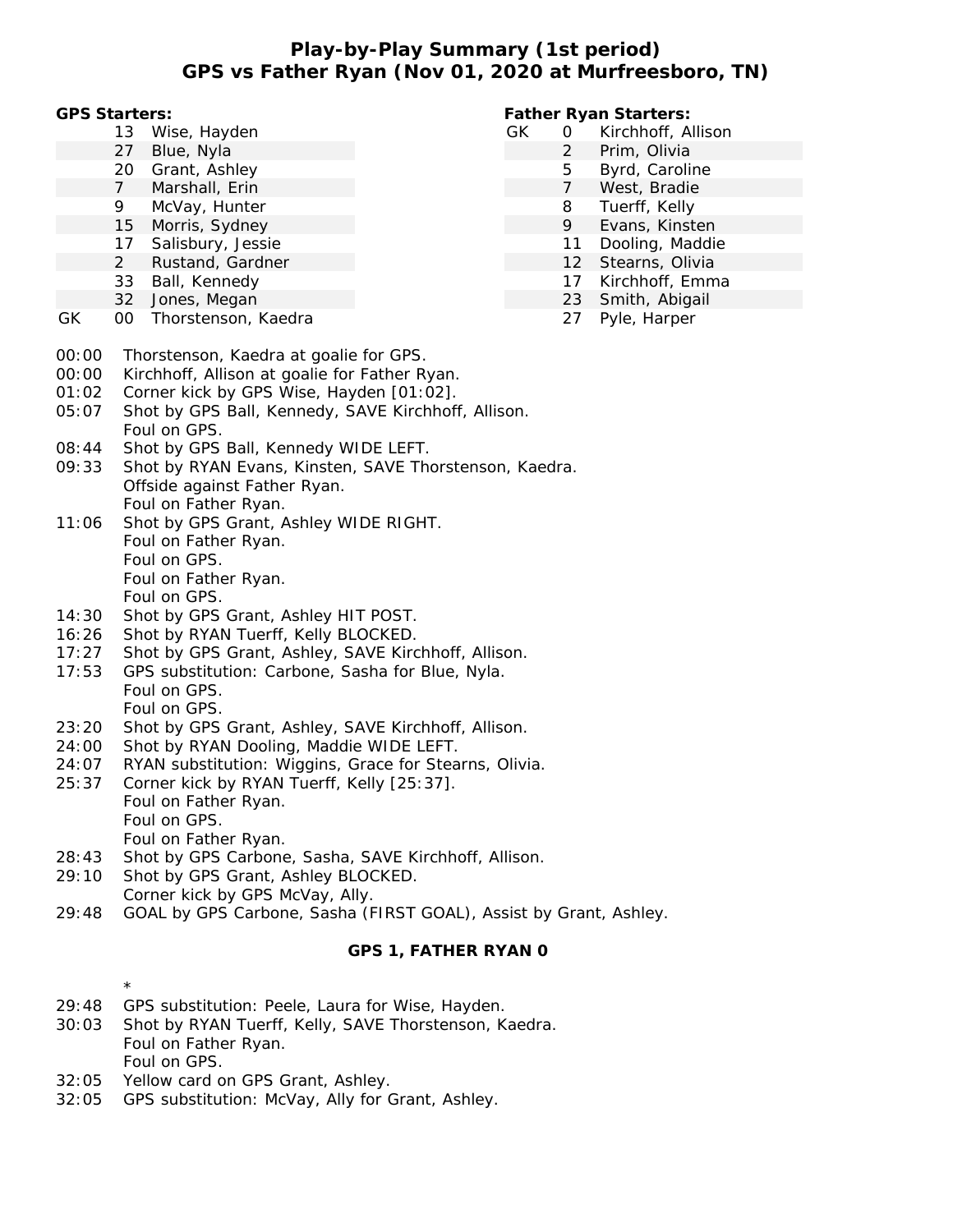# **Play-by-Play Summary (1st period) GPS vs Father Ryan (Nov 01, 2020 at Murfreesboro, TN)**

- 32:15 Shot by RYAN Evans, Kinsten HIGH.<br>34:03 Shot by RYAN Byrd, Caroline HIGH.
- Shot by RYAN Byrd, Caroline HIGH. Foul on Father Ryan. Foul on Father Ryan.
- 36:18 Shot by GPS Carbone, Sasha HIGH.<br>36:28 GPS substitution: Wise, Hayden for I
- GPS substitution: Wise, Hayden for McVay, Ally. Foul on GPS. Foul on GPS.
- 40:00 End of period [40:00].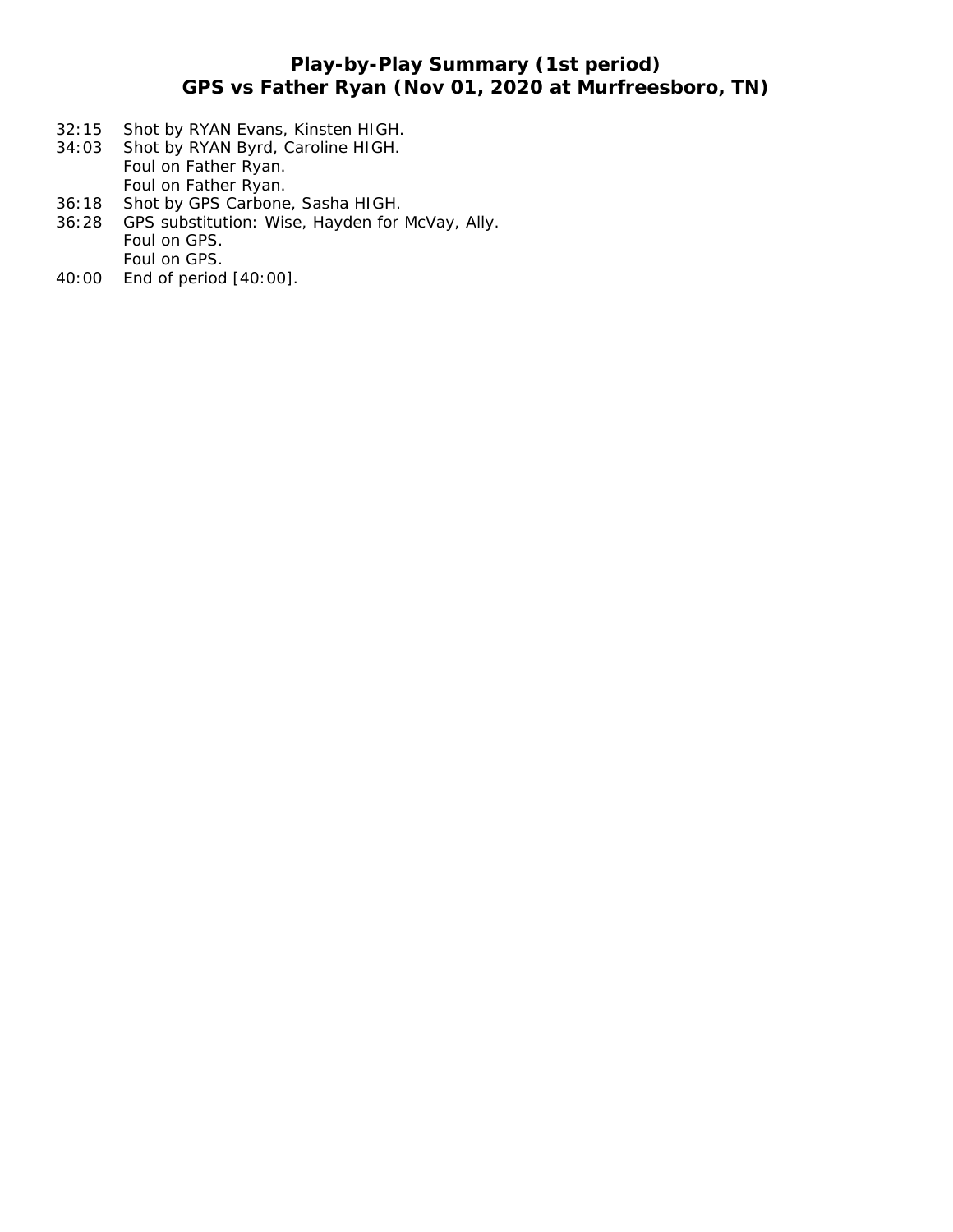### **Play-by-Play Summary (2nd period) GPS vs Father Ryan (Nov 01, 2020 at Murfreesboro, TN)**

- 40:00 Start of 2nd period [40:00].
- 40:00 For RYAN: #17 Kirchhoff, Emma, #23 Smith, Abigail, #9 Evans, Kinsten, #11 Dooling, Maddie, #27 Pyle, Harper, #2 Prim, Olivia, #8 Tuerff, Kelly, #7 West, Bradie, #12 Stearns, Olivia, #5 Byrd, Caroline, #0 Kirchhoff, Allison.
- 40:00 For GPS: #20 Grant, Ashley, #27 Blue, Nyla, #33 Ball, Kennedy, #13 Wise, Hayden, #15 Morris, Sydney, #20 Grant, Ashley, #00 Thorstenson, Kaedra, #2 Rustand, Gardner, #9 McVay, Hunter, #32 Jones, Megan, #7 Marshall, Erin. Foul on GPS.
- 40:32 RYAN substitution: Arnold, Juliette for Kirchhoff, Allison.
- 40:32 Arnold, Juliette at goalie for Father Ryan.
- 41:59 Shot by RYAN Byrd, Caroline, SAVE Thorstenson, Kaedra.
- 42:24 Corner kick by RYAN Tuerff, Kelly [42:24].
- 42:46 Corner kick by RYAN Tuerff, Kelly [42:46].
- 43:17 Yellow card on RYAN Evans, Kinsten.
- 43:17 RYAN substitution: Wiggins, Grace for Evans, Kinsten. Foul on Father Ryan.
- 45:56 Yellow card on GPS Salisbury, Jessie.
- 45:56 GPS substitution: Williams, Alie for Salisbury, Jessie.
- 45:58 RYAN Tuerff, Kelly PENALTY KICK GOAL.

#### **GPS 1, FATHER RYAN 1**

Foul on GPS.

- 47:04 Yellow card on GPS Blue, Nyla.
- 49:36 RYAN substitution: Evans, Kinsten for Wiggins, Grace.
- 50:24 Shot by RYAN Kirchhoff, Emma, SAVE Thorstenson, Kaedra.
- 50:39 Yellow card on RYAN Pyle, Harper.
- 50:39 RYAN substitution: Wiggins, Grace for Pyle, Harper.
- 50:46 Shot by GPS Blue, Nyla, SAVE Arnold, Juliette.
- 52:43 RYAN substitution: Pyle, Harper for Wiggins, Grace.
- 54:43 Shot by RYAN Stearns, Olivia, SAVE Thorstenson, Kaedra.
- 56:19 Shot by GPS Ball, Kennedy HIGH.
- 58:23 Shot by RYAN Prim, Olivia HIGH.
- 60:50 RYAN substitution: Wiggins, Grace for Stearns, Olivia. Foul on Father Ryan.
- 62:03 Shot by GPS Carbone, Sasha HIGH.
- 64:12 Corner kick by RYAN Tuerff, Kelly [64:12].
- 64:45 GPS substitution: Peele, Laura for Wise, Hayden.
- 65:13 Shot by RYAN West, Bradie HIGH.
- 66:09 Corner kick by RYAN Prim, Olivia [66:09].
- 66:10 GOAL by RYAN Prim, Olivia.

\*

### **GPS 1, FATHER RYAN 2**

- 66:35 Shot by RYAN Evans, Kinsten WIDE LEFT.
- 66:42 RYAN substitution: Stearns, Olivia for Wiggins, Grace.
- 66:42 GPS substitution: Wise, Hayden for Peele, Laura. Foul on Father Ryan.
- 68:19 Shot by RYAN West, Bradie BLOCKED.
- 68:19 Yellow card on GPS McVay, Hunter.
- 68:19 GPS substitution: Salisbury, Jessie for McVay, Hunter.
- 68:19 GPS substitution: Blue, Nyla for Marshall, Erin.
- 70:27 Corner kick by RYAN Prim, Olivia [70:27].
- 70:44 Shot by RYAN Evans, Kinsten, SAVE Thorstenson, Kaedra.